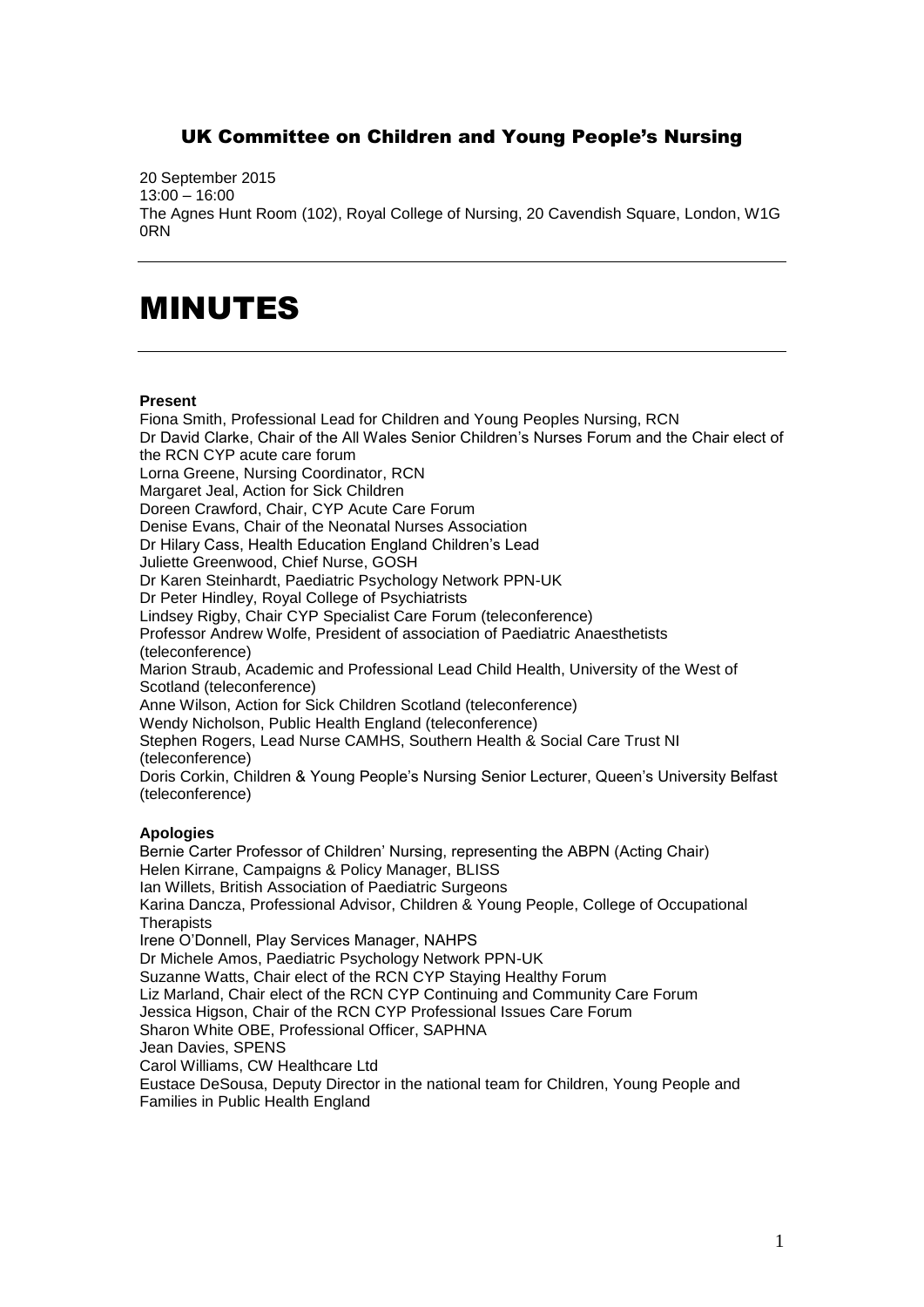| <b>Item</b><br>No. | <b>Notes</b>                                                                                                                                                                                                     | <b>Action</b> |  |  |
|--------------------|------------------------------------------------------------------------------------------------------------------------------------------------------------------------------------------------------------------|---------------|--|--|
| 01                 | Welcome                                                                                                                                                                                                          |               |  |  |
|                    | Dave Clarke (DC) welcomed attendees.                                                                                                                                                                             |               |  |  |
| 02                 | <b>Apologies</b>                                                                                                                                                                                                 |               |  |  |
|                    | Apologies read                                                                                                                                                                                                   |               |  |  |
| 03                 | <b>Matters arising</b>                                                                                                                                                                                           |               |  |  |
|                    | The minutes from the last meeting were read. Request to change Northampton to<br>Southampton on p.4 of minutes.<br>Minutes approved.                                                                             |               |  |  |
|                    | No Matters raised for discussion                                                                                                                                                                                 |               |  |  |
| 04                 | <b>Child and Adolescent Mental Health</b>                                                                                                                                                                        |               |  |  |
|                    | Dave Clarke: Wales perspective and update                                                                                                                                                                        |               |  |  |
|                    | Progress being made – investment of £65 million in CAMH services                                                                                                                                                 |               |  |  |
|                    | Wales has adopted a windscreen approach – added benefit of not only<br>$\bullet$<br>focusing on delivery of services but also on prevention, especially in<br>relation to early years                            |               |  |  |
|                    | There are a broad of projects which will be submitting bids for funding<br>٠                                                                                                                                     |               |  |  |
|                    | Access: children now to have access to Acute CAMH services within 28<br>days (same as adult services)                                                                                                            |               |  |  |
|                    | Marion Straub: Scotland perspective and update                                                                                                                                                                   |               |  |  |
|                    | Scotland is further developing its CAMHS services from what is already in<br>٠<br>place                                                                                                                          |               |  |  |
|                    | Services for vulnerable families - allows safeguarding for infants and<br>٠<br>young children and promotes wellbeing from early years - includes<br>developing support for first time mothers who are vulnerable |               |  |  |
|                    | Combining CAMHs and school nursing to assess at Key 1 and Key 2 levels<br>- Looked After Children are a specific target group for school nursing                                                                 |               |  |  |
|                    | Access: target of 90% within 18 weeks of referral - Average is currently at<br>٠<br>76% however differs across geographical regions - some at 100% others<br>as low as 36%                                       |               |  |  |
|                    | Stephen Rogers: Northern Ireland perspective and update                                                                                                                                                          |               |  |  |
|                    | 24% of Northern Ireland's (NI) is under 18 years of age<br>$\bullet$                                                                                                                                             |               |  |  |
|                    | CAMHs budget = $£12$ million. Half is spent on inpatient and half in the<br>$\bullet$<br>community                                                                                                               |               |  |  |
|                    | NI uses the stepped care model following recommendation<br>$\bullet$                                                                                                                                             |               |  |  |
|                    | Each Trust has a single point of referral – 60% from GP<br>٠                                                                                                                                                     |               |  |  |
|                    | Shortage of specialist staff - only practitioner in infant mental health. Also<br>gaps in occupational care                                                                                                      |               |  |  |
|                    | There is a growing need to get involved with mothers in order to improve<br>infant / child mental health                                                                                                         |               |  |  |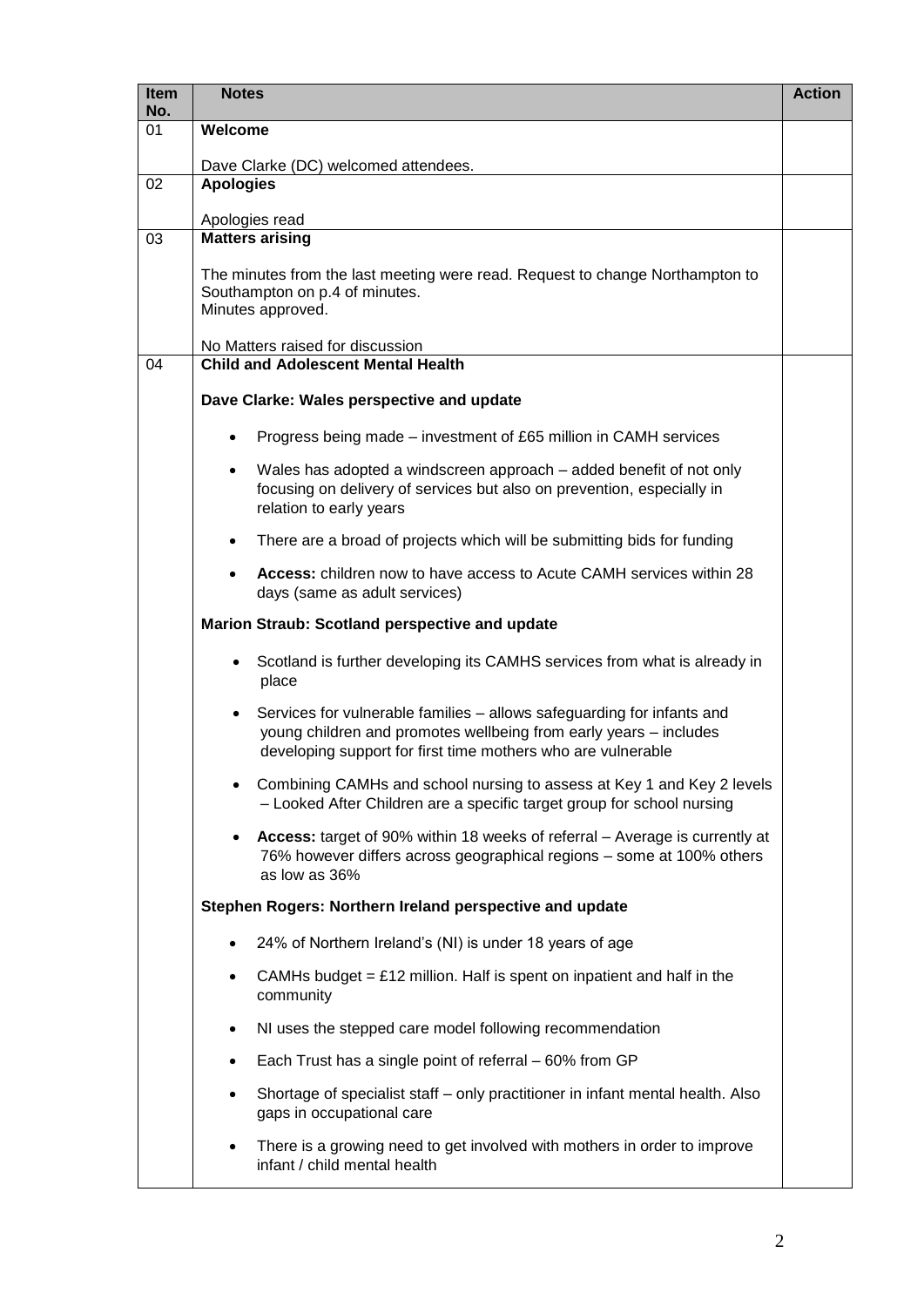|    |                     | Access: all children to be seen within 24 hours and to access services<br>within 9 weeks                                                                                                                                      |  |
|----|---------------------|-------------------------------------------------------------------------------------------------------------------------------------------------------------------------------------------------------------------------------|--|
|    |                     | Peter Hindley: England perspective and update                                                                                                                                                                                 |  |
|    | $\bullet$           | Emphasis on prevention within the English context - increasing access to<br>services and preventing abuse etc.                                                                                                                |  |
|    | $\bullet$           | There will be a move from the tier model – various models are in<br>development                                                                                                                                               |  |
|    | $\bullet$           | £30 million has been designated for eating disorders but difficulties around<br>the time available to spend ad worrying signals that not all money will be<br>made available                                                  |  |
|    | $\bullet$           | CAMHs has historically been locally commissioned but budgets have been<br>decimated - England is below where it was 5 years ago                                                                                               |  |
|    | $\bullet$           | Prevalence study has been commissioned to start in 2016 with results in<br>2017                                                                                                                                               |  |
|    |                     | <b>Access:</b> currently assessing waiting time targets                                                                                                                                                                       |  |
| 05 |                     | <b>Workforce and Education and Training</b>                                                                                                                                                                                   |  |
|    | Fiona Smith:        |                                                                                                                                                                                                                               |  |
|    | ٠                   | Nursing needs to address the rumours of there being a glut of children's<br>nurses                                                                                                                                            |  |
|    | $\bullet$           | Data needs to be captured in order to determine what needs to be done<br>next                                                                                                                                                 |  |
|    | $\bullet$           | Raising the Bar (Lord Willis Report) provides a clear direction for a generic<br>nurse                                                                                                                                        |  |
|    | $\bullet$           | There is no shortage of people wanting to enter the profession but lack of<br>training places - 15 applicants for every place.                                                                                                |  |
|    |                     | On the front line there is tension between demand and availability -<br>nursing staff are being asked to deliver high quality service at lowest<br>possible cost                                                              |  |
|    |                     | Increase pressure for CPD etc. at same time as decreased funding                                                                                                                                                              |  |
|    | <b>Hilary Cass:</b> | Children's nursing to come under CYP programme with links to Shape of<br>Caring. Lisa Bayliss-Pratt and Sue Hatten will be working together.                                                                                  |  |
|    |                     | Contradicting views have emerged from the Willis Report                                                                                                                                                                       |  |
|    |                     | Oversupply of children's nurses - information comes from GOSH<br>٠<br>and Birmingham which is not representative of the wider picture.<br>There is actually an under supply but non-children's hospitals were<br>not featured |  |
|    |                     | It is very important to get the data which shows what Band 5 CYP nurses<br>are leaving to do                                                                                                                                  |  |
|    |                     | <b>Marion Straub:</b><br>Concerns in Scotland that adult nurses being used to provide children's<br>nursing and it would be worth carrying out some scoping to see where                                                      |  |